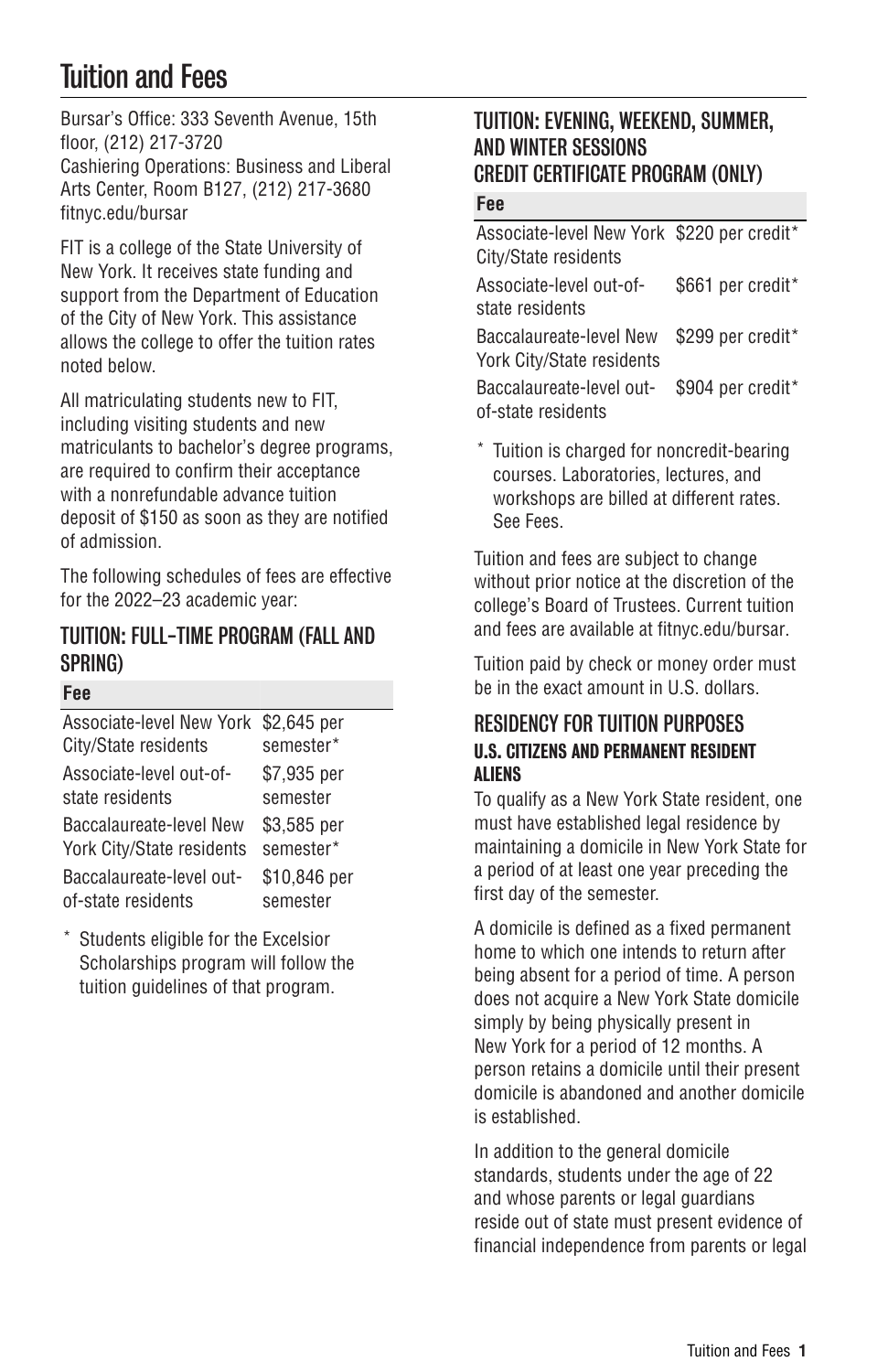guardians and an established New York State domicile in order to be designated as New York State residents for tuition purposes.

Applications for change of residency status are available at the Bursar's Office at 333 Seventh Avenue, 15th floor, and on the FIT website at [fitnyc.edu/bursar.](http://fitnyc.edu/bursar/) Completed applications with supporting documents must be submitted prior to the end of the registration period for the semester for which the application is intended. New York City residents who have met the New York State residency requirement by maintaining a domicile in New York State for a period of at least one year preceding the date of registration do not have to file a County Certificate of Residence. New York State residents who do not reside in any of the five boroughs of New York City must file a County Certificate of Residence (issued by the county in which the student resides) in order to be eligible for the in-state resident tuition rate. It is mandatory that the student present a new certificate at the beginning of each academic year. This certificate must be filed with the Bursar's Office at the beginning of the term for which the certificate is intended.

Students who enroll at the college in the fall semester are required to submit a new certificate the following fall. Students who enroll after the fall semester (winter, spring, or summer) must submit a certificate at the beginning of their first semester of attendance at FIT and a new certificate at the beginning of the following fall semester. Note that individual counties have deadline dates and may have different criteria for issuing the certificates. Notices are mailed each year to continuing FIT students who are enrolled as New York State residents reminding them of the deadline dates along with an application for the County Certificate of Residence and instructions for completing the form. However, regardless of whether the FIT notices are received, students are responsible for submitting the completed affidavits to their respective counties and the County Certificate of Residence to:

Fashion Institute of Technology Bursar's Administrative Office 227 West 27th Street New York City 10001-5992

The County Certificate of Residence is issued by the student's County Administrative or Treasurer's Office, not by FIT. Applications and information pertaining to the location of county offices are available at the Bursar's Office; visit [fitnyc.edu/bursar](http://fitnyc.edu/bursar/). Application forms are also available at the county offices. Students who fail to submit a valid County Certificate of Residence to the college by the deadline dates will be billed the equivalent of nonresident tuition. No exceptions will be made. New York State Law requires that students who reside in New York State, outside any of the five boroughs of New York City, must file a County Certificate of Residence certified by their home county to qualify for the in-state tuition rate.

New York State residents who are eligible for the in-state tuition rate but have moved from one county to another within New York State within the last six months must file for a County Certificate of Residence with both counties and submit both certificates to the Bursar's Office. Other residency requirements, County Certificate applications, and additional information may be found at [fitnyc.edu/bursar](http://fitnyc.edu/bursar/).

#### NON-IMMIGRANT ALIENS

International students with F-1 Student Visas are not eligible for the New York State resident tuition rate.

Students with other types of visas may be eligible if they have been residents of New York State for one year prior to the date of registration (see above). Students must have possessed the qualifying visa for at least one year prior to the date of registration.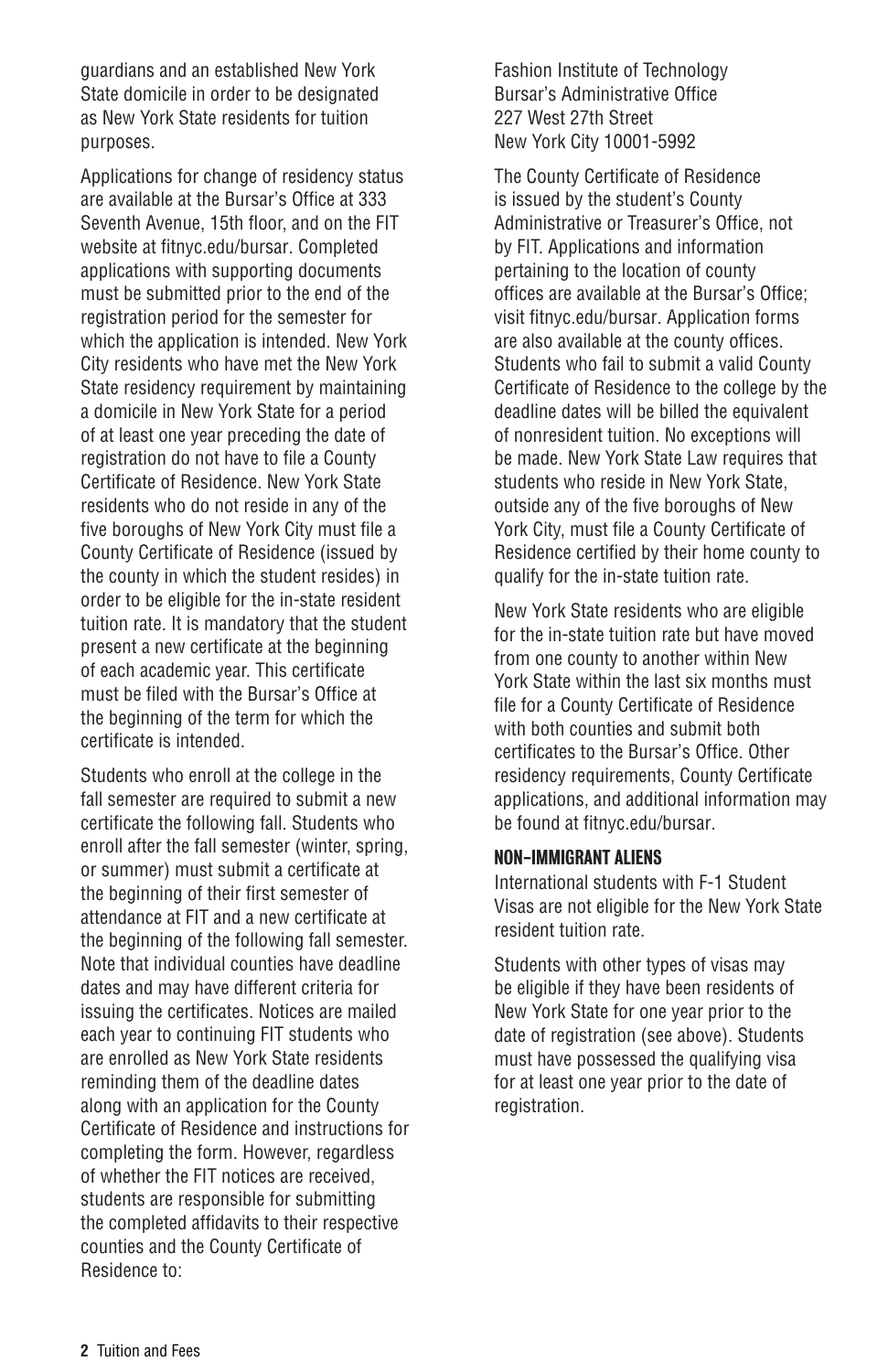### **FEES**

| Fee                                     |                                             |
|-----------------------------------------|---------------------------------------------|
| Apostille                               | \$25 per                                    |
|                                         | occurence                                   |
| <b>Application to Graduate</b><br>level | \$100                                       |
| Duplicate diploma                       | \$100                                       |
| Health insurance (1)                    | \$1,312.00 per<br>semester                  |
| <b>Health Services</b>                  |                                             |
| Full-time                               | \$161.50 per<br>semester                    |
| Part-time                               | \$13.46 per credit<br>hour                  |
| ID card replacement                     | \$30 per<br>occurrence                      |
| Laboratory (2)                          | \$20 per course                             |
| Late payment                            | 1.5% per month<br>on balance                |
| Late registration                       |                                             |
| Full-time                               | \$150 per<br>occurrence                     |
| Part-time                               | \$75 per<br>occurrence                      |
| Locker rental                           | \$30 per student/<br>per semester           |
| Monthly payment plan                    | \$30 per<br>semester                        |
| Late payments                           | \$30 per<br>occurrence<br>(maximum of 2)    |
| Nonmatriculated student<br>fee          | \$25 per<br>semester                        |
| Part-time registration (3)              | \$15 per<br>semester                        |
| Patternmaking course                    | \$30 per course                             |
| <b>Placement test</b>                   | \$30 per<br>occurrence                      |
| Program change                          | \$50 per<br>occurrence                      |
| Programs in Italy                       |                                             |
| Student activities fee                  | \$850 per<br>semester for all<br>students   |
| International program<br>fee            | \$1,500 per<br>semester for all<br>students |
| Records maintenance fee \$20 per        |                                             |

Books and supplies cost between \$600 and \$900 (depending on major) per semester.

- 1 This insurance must be purchased by all full-time students unless evidence of other coverage is submitted. The rate shown is for domestic students. For a more detailed explanation, see [Health](https://www.fitnyc.edu/life-at-fit/health-and-wellness/health-services/) [Services](https://www.fitnyc.edu/life-at-fit/health-and-wellness/health-services/).
- 2 Fee is charged to each part-time student who registers for a course requiring life/ fashion models and/or the use of certain specialized equipment/materials.
- 3 Fee is charged to part-time students and is nonrefundable.
- 4 Approved by FIT's Board of Trustees in accordance with Student Council regulations.

# TUITION PAYMENT DEADLINES

Tuition due dates are determined by the college in advance of each semester and may vary from one academic year to the next. Tuition due dates for the fall semester normally occur between mid-July and early August. Tuition due dates for the spring semester normally occur between late December and early January.

All students who register after the payment due date are required to make tuition payment immediately upon registration.

Payment may be made via American Express, Discover, MasterCard, Visa, debit card, money order, or personal check. All payments must be made in U.S. dollars. Checks and money orders should be made payable to Fashion Institute of Technology and delivered in person or mailed to:

Fashion Institute of Technology Bursar's Office – Cashiering Operations 227 West 27th Street, Room B127 New York City, NY 10001-5992

Student ID number must be indicated on your payment. Students may make payments in person at Cashiering Operations.

FIT no longer sends bills by mail. Students may view and pay their FIT bills online through a secure e-billing system. Go to the MyFIT portal at [myfit.fitnyc.edu](http://myfit.fitnyc.edu/), click on